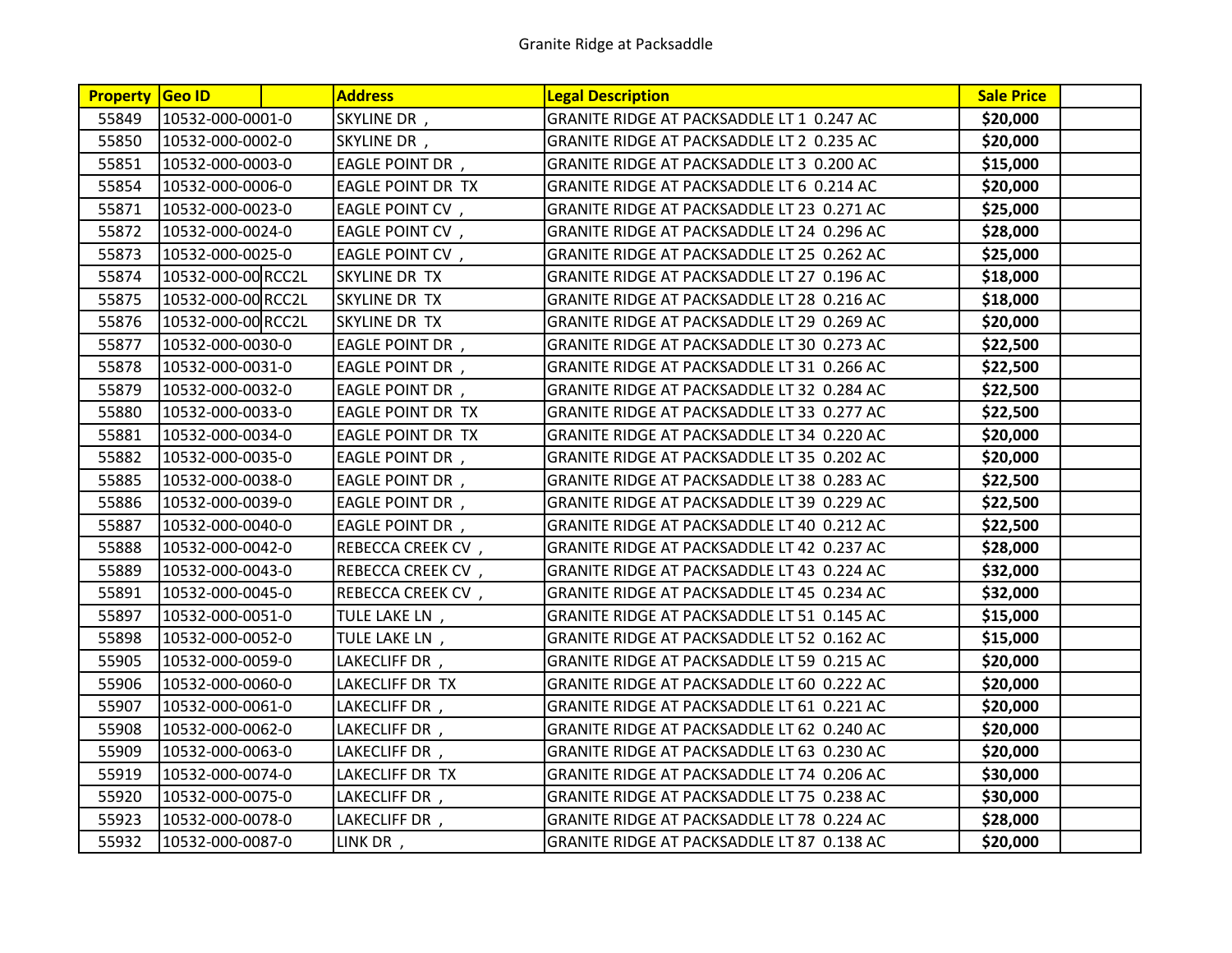| 55933 | 10532-000-0088-0 | LINK DR,                 | GRANITE RIDGE AT PACKSADDLE LT 88 0.138 AC    | \$20,000 |  |
|-------|------------------|--------------------------|-----------------------------------------------|----------|--|
| 55934 | 10532-000-0089-0 | LINK DR,                 | GRANITE RIDGE AT PACKSADDLE LT 89 0.138 AC    | \$20,000 |  |
| 55935 | 10532-000-0090-0 | LINK DR TX               | GRANITE RIDGE AT PACKSADDLE LT 90 0.145 AC    | \$20,000 |  |
| 55936 | 10532-000-0091-0 | LINK DR,                 | GRANITE RIDGE AT PACKSADDLE LT 91 0.139 AC    | \$20,000 |  |
| 55937 | 10532-000-0092-0 | BENTWOOD DR,             | GRANITE RIDGE AT PACKSADDLE LT 92 0.179 AC    | \$22,500 |  |
| 55939 | 10532-000-0094-0 | BENTWOOD DR,             | GRANITE RIDGE AT PACKSADDLE LT 94 0.139 AC    | \$15,000 |  |
| 55940 | 10532-000-0095-0 | BENTWOOD DR,             | GRANITE RIDGE AT PACKSADDLE LT 95 0.134 AC    | \$15,000 |  |
| 55941 | 10532-000-0096-0 | BENTWOOD DR,             | GRANITE RIDGE AT PACKSADDLE LT 96 0.115 AC    | \$15,000 |  |
| 55942 | 10532-000-0097-0 | BENTWOOD DR,             | GRANITE RIDGE AT PACKSADDLE LT 97 0.115 AC    | \$15,000 |  |
| 55943 | 10532-000-0098-0 | BENTWOOD DR,             | GRANITE RIDGE AT PACKSADDLE LT 98 0.138 AC    | \$15,000 |  |
| 55944 | 10532-000-0099-0 | BENTWOOD DR,             | GRANITE RIDGE AT PACKSADDLE LT 99 0.128 AC    | \$15,000 |  |
| 55945 | 10532-000-0100-0 | BENTWOOD DR,             | GRANITE RIDGE AT PACKSADDLE LT 100 0.115 AC   | \$25,000 |  |
| 55946 | 10532-000-0101-0 | BENTWOOD DR,             | GRANITE RIDGE AT PACKSADDLE LT 101 0.115 AC   | \$25,000 |  |
| 55947 | 10532-000-0102-0 | BENTWOOD DR,             | GRANITE RIDGE AT PACKSADDLE LT 102 0.115 AC   | \$25,000 |  |
| 55948 | 10532-000-0103-0 | BENTWOOD DR TX           | GRANITE RIDGE AT PACKSADDLE LT 103 0.115 AC   | \$25,000 |  |
| 55949 | 10532-000-0104-0 | BENTWOOD DR,             | GRANITE RIDGE AT PACKSADDLE LT 104 0.115 AC   | \$25,000 |  |
| 55950 | 10532-000-0105-0 | BENTWOOD DR,             | GRANITE RIDGE AT PACKSADDLE LT 105 0.116 AC   | \$25,000 |  |
| 55952 | 10532-000-0107-0 | BENTWOOD DR,             | GRANITE RIDGE AT PACKSADDLE LT 107 0.128 AC   | \$25,000 |  |
| 55953 | 10532-000-0108-0 | PONY CREEK DR TX         | GRANITE RIDGE AT PACKSADDLE LT 108 0.193 AC   | \$28,000 |  |
| 55954 | 10532-000-0109-0 | PONY CREEK DR TX         | GRANITE RIDGE AT PACKSADDLE LT 109 0.146 AC   | \$25,000 |  |
| 55955 | 10532-000-0110-0 | PONY CREEK DR TX         | GRANITE RIDGE AT PACKSADDLE LT 110 0.153 AC   | \$28,000 |  |
| 55956 | 10532-000-0111-0 | PONY CREEK DR TX         | GRANITE RIDGE AT PACKSADDLE LT 111 0.138 AC   | \$30,000 |  |
| 55957 | 10532-000-0112-0 | PONY CREEK DR TX         | GRANITE RIDGE AT PACKSADDLE LT 112 0.138 AC   | \$28,000 |  |
| 55958 | 10532-000-0113-0 | PONY CREEK DR TX         | GRANITE RIDGE AT PACKSADDLE LT 113 0.138 AC   | \$28,000 |  |
| 55959 | 10532-000-0114-0 | PONY CREEK DR TX         | GRANITE RIDGE AT PACKSADDLE LT 114 0.138 AC   | \$28,000 |  |
| 55960 | 10532-000-0115-0 | PONY CREEK DR TX         | GRANITE RIDGE AT PACKSADDLE LT 115 0.138 AC   | \$28,000 |  |
| 55972 | 10532-000-0127-0 | PONY CREEK DR TX         | GRANITE RIDGE AT PACKSADDLE LT 127 0.092 AC   | \$25,000 |  |
| 55973 | 10532-000-0128-0 | PONY CREEK DR TX         | GRANITE RIDGE AT PACKSADDLE LT 128 0.091 AC   | \$25,000 |  |
| 56743 | 10532-002-0013-0 | OAK GROVE PKWY,          | GRANITE RIDGE AT PACKSADDLE II LT 13 0.240 AC | \$40,000 |  |
| 56751 | 10532-002-0021-0 | OAK GROVE PKWY,          | GRANITE RIDGE AT PACKSADDLE II LT 21 0.220 AC | \$40,000 |  |
| 56761 | 10532-002-0031-0 | OAK GROVE PKWY,          | GRANITE RIDGE AT PACKSADDLE II LT 31 0.230 AC | \$35,000 |  |
| 56765 | 10532-002-0035-0 | <b>GEORGETOWN CIR TX</b> | GRANITE RIDGE AT PACKSADDLE II LT 35 0.220 AC | \$35,000 |  |
| 56786 | 10532-002-0056-0 | OAK GROVE PKWY,          | GRANITE RIDGE AT PACKSADDLE II LT 56 0.220 AC | \$38,000 |  |
| 56802 | 10532-002-0072-0 | OAK GROVE PKWY,          | GRANITE RIDGE AT PACKSADDLE II LT 72 0.230 AC | \$32,000 |  |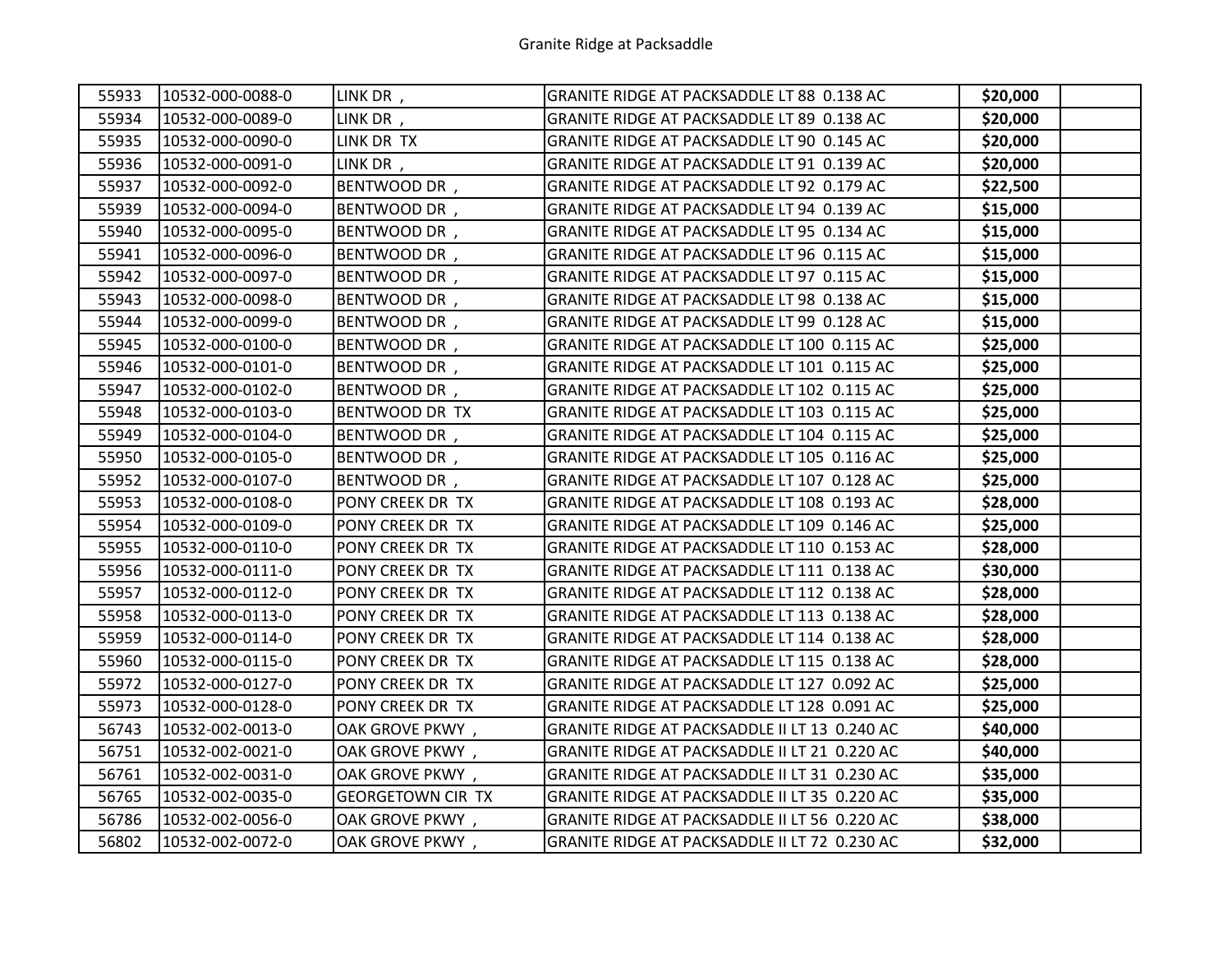| 56824 | 10532-002-0094-0 | SNYDER CV,              | GRANITE RIDGE AT PACKSADDLE II LT 94 0.250 AC   | \$35,000 |  |
|-------|------------------|-------------------------|-------------------------------------------------|----------|--|
| 56844 | 10532-002-0108-0 | HERONS LANDING TX       | GRANITE RIDGE AT PACKSADDLE II LT 108 0.280 AC  | \$30,000 |  |
| 56845 | 10532-002-0109-0 | HERONS LANDING TX       | GRANITE RIDGE AT PACKSADDLE II LT 109 0.290 AC  | \$32,000 |  |
| 56848 | 10532-002-0112-0 | FRIENDS WOOD AVE,       | GRANITE RIDGE AT PACKSADDLE II LT 112 0.230 AC  | \$35,000 |  |
| 56849 | 10532-002-0113-0 | FRIENDS WOOD AVE TX     | GRANITE RIDGE AT PACKSADDLE II LT 113 0.220 AC  | \$38,000 |  |
| 56850 | 10532-002-0114-0 | FRIENDS WOOD AVE,       | GRANITE RIDGE AT PACKSADDLE II LT 114 0.210 AC  | \$35,000 |  |
| 56851 | 10532-002-0115-0 | COPPER SAGE CT,         | GRANITE RIDGE AT PACKSADDLE II LT 115 0.240 AC  | \$35,000 |  |
| 56852 | 10532-002-0116-0 | COPPER SAGE CT,         | GRANITE RIDGE AT PACKSADDLE II LT 116 0.220 AC  | \$35,000 |  |
| 56853 | 10532-002-0117-0 | COPPER SAGE CT,         | GRANITE RIDGE AT PACKSADDLE II LT 117 0.220 AC  | \$35,000 |  |
| 56855 | 10532-002-0119-0 | OAK GROVE PKWY,         | GRANITE RIDGE AT PACKSADDLE II LT 119 0.220 AC  | \$35,000 |  |
| 56856 | 10532-002-0120-0 | OAK GROVE PKWY,         | GRANITE RIDGE AT PACKSADDLE II LT 120 0.220 AC  | \$25,000 |  |
| 56857 | 10532-002-0121-0 | OAK GROVE PKWY TX       | GRANITE RIDGE AT PACKSADDLE II LT 121 0.240 AC  | \$32,000 |  |
| 56858 | 10532-002-0122-0 | OAK GROVE PKWY,         | GRANITE RIDGE AT PACKSADDLE II LT 122 0.220 AC  | \$32,000 |  |
| 56859 | 10532-002-0123-0 | OAK GROVE PKWY,         | GRANITE RIDGE AT PACKSADDLE II LT 123 0.220 AC  | \$32,000 |  |
| 56862 | 10532-002-0126-0 | OAK GROVE PKWY TX       | GRANITE RIDGE AT PACKSADDLE II LT 126A 0.244 AC | \$32,000 |  |
| 56863 | 10532-002-0127-0 | OAK GROVE PKWY,         | GRANITE RIDGE AT PACKSADDLE II LT 127A 0.179 AC | \$32,000 |  |
| 56864 | 10532-002-0128-0 | OAK GROVE PKWY,         | GRANITE RIDGE AT PACKSADDLE II LT 128A 0.248 AC | \$38,000 |  |
| 56866 | 10532-002-0130-0 | OAK GROVE PKWY TX       | GRANITE RIDGE AT PACKSADDLE II LT 130 0.230 AC  | \$35,000 |  |
| 56870 | 10532-002-0134-0 | OAK GROVE PKWY TX       | GRANITE RIDGE AT PACKSADDLE II LT 134 0.220 AC  | \$35,000 |  |
| 56871 | 10532-002-0135-0 | OAK GROVE PKWY,         | GRANITE RIDGE AT PACKSADDLE II LT 135 0.220 AC  | \$35,000 |  |
| 56875 | 10532-002-0139-0 | OAK GROVE PKWY,         | GRANITE RIDGE AT PACKSADDLE II LT 139 0.220 AC  | \$35,000 |  |
| 56876 | 10532-002-0140-0 | OAK GROVE PKWY,         | GRANITE RIDGE AT PACKSADDLE II LT 140 0.260 AC  | \$38,000 |  |
| 56877 | 10532-002-0141-0 | RUCKER RIDGE CV,        | GRANITE RIDGE AT PACKSADDLE II LT 141 0.320 AC  | \$40,000 |  |
| 56881 | 10532-002-0145-0 | BRIDALWOOD CT,          | GRANITE RIDGE AT PACKSADDLE II LT 145 0.230 AC  | \$35,000 |  |
| 56882 | 10532-002-0146-0 | BRIDALWOOD CT,          | GRANITE RIDGE AT PACKSADDLE II LT 146 0.240 AC  | \$35,000 |  |
| 56885 | 10532-002-0149-0 | BRIDALWOOD CT TX        | GRANITE RIDGE AT PACKSADDLE II LT 149 0.230 AC  | \$35,000 |  |
| 56887 | 10532-002-0151-0 | TALAMORE CV,            | GRANITE RIDGE AT PACKSADDLE II LT 151 0.250 AC  | \$38,000 |  |
| 72673 | 10532-002-000A-1 | <b>OAKGROVE PKWY TX</b> | GRANITE RIDGE AT PACKSADDLE II LT A-1 0.137 AC  | \$30,000 |  |
| 72674 | 10532-002-000A-2 | OAK GROVE PKWY TX       | GRANITE RIDGE AT PACKSADDLE II LT A-2 0.138 AC  | \$30,000 |  |
| 72675 | 10532-002-000A-3 | OAK GROVE PRWY TX       | GRANITE RIDGE AT PACKSADDLE II LT A-3 0.138 AC  | \$30,000 |  |
| 72676 | 10532-002-000A-4 | OAK GROVE PKWY TX       | GRANITE RIDGE AT PACKSADDLE II LT A-4 0.137 AC  | \$30,000 |  |
| 72677 | 10532-002-000A-5 | OAK GROVE PKWY TX       | GRANITE RIDGE AT PACKSADDLE II LT A-5 0.127 AC  | \$30,000 |  |
| 72678 | 10532-002-000A-6 | OAK GROVE PKWY TX       | GRANITE RIDGE AT PACKSADDLE II LT A-6 0.115 AC  | \$30,000 |  |
| 72680 | 10532-002-000A-7 | OAK GROVE PKWY TX       | GRANITE RIDGE AT PACKSADDLE II LT A-7 0.110 AC  | \$30,000 |  |